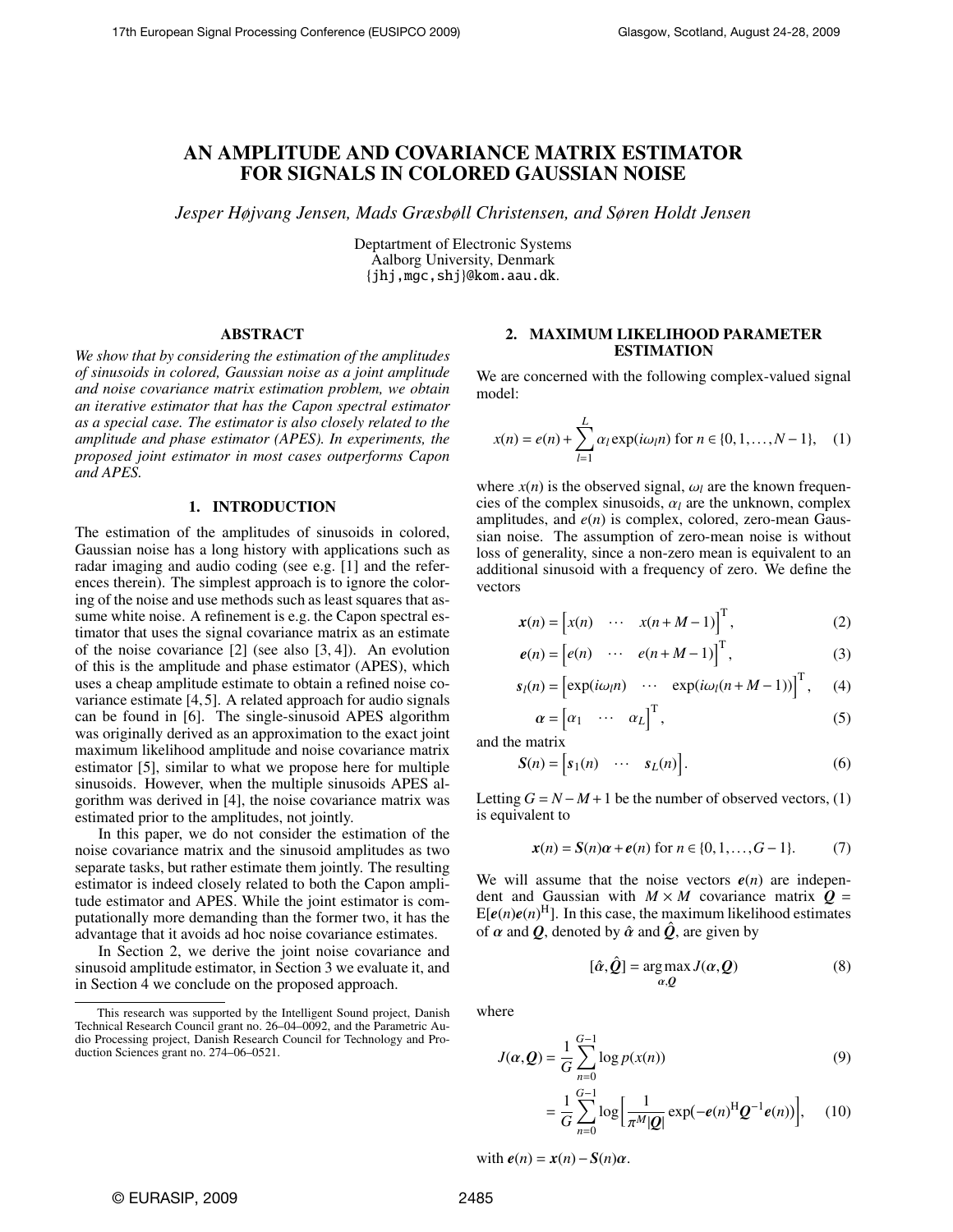We find  $\hat{\alpha}$ ,  $\hat{Q}$  in a two-step process. We first find the maximum likelihood estimate of  $\hat{Q}$  given the amplitudes, i.e.,

$$
\hat{Q}(\alpha) = \underset{Q}{\arg \max} J(\alpha, Q). \tag{11}
$$

Next, inserting  $\hat{Q}(\alpha)$  in *J*, we find the  $\alpha$  that maximizes *J* with  $\hat{Q}(\alpha)$  inserted for  $Q$ :

$$
\hat{\alpha} = \underset{\alpha}{\arg \max} J(\alpha, \hat{Q}(\alpha)). \tag{12}
$$

If all values exist and are unique,  $\hat{\alpha}$  and  $\hat{Q}(\hat{\alpha})$  found in this way are identical to  $\hat{\alpha}$  and  $\hat{\varrho}$  found by directly maximizing (8) (this can be proven by assuming the opposite and show that this leads to contradictions). Using this procedure, we show that maximizing the log-likelihood of the observed data is equivalent to minimizing the determinant of the estimated noise covariance matrix, before we derive an iterative estimator that finds this minimum.

It is well-known that the maximum likelihood estimate of the noise covariance matrix given the amplitudes is given by [1]

$$
\hat{Q}(\alpha) = \frac{1}{G} \sum_{n=0}^{G-1} e(n) e(n)^{\text{H}},
$$
\n(13)

still with  $e(n) = x(n) - S(n)\alpha$ .

To see that maximizing the log-likelihood is equivalent to minimizing the determinant of the estimated noise covariance matrix (as shown by e.g. [7] and [5]), we first insert (13) in (10):

$$
J(\alpha, \hat{\mathcal{Q}}(\alpha)) = \frac{1}{G} \sum_{n=0}^{G-1} \log \left[ \frac{1}{\pi^M |\hat{\mathcal{Q}}(\alpha)|} e^{-e(n)^H \hat{\mathcal{Q}}(\alpha)^{-1} e(n)} \right]
$$
(14)

$$
= -M \log \pi - \log |\hat{Q}(\alpha)| - \frac{1}{G} \sum_{n=0}^{G-1} e(n)^{\text{H}} \hat{Q}(\alpha)^{-1} e(n). \quad (15)
$$

Traditionally in maximum likelihood amplitude estimation, the first two terms of (15) are considered constant, while the last term is maximized. However, when  $\hat{Q}$  is given by (13) instead of being independent of the estimated amplitudes, we can show that the last term vanishes, leaving only the second term to be optimized. Inserting (13) in the last term, we obtain

$$
\frac{1}{G} \sum_{n=0}^{G-1} e(n)^{\text{H}} \hat{Q}(\alpha)^{-1} e(n) = \text{tr} [\hat{Q}(\alpha)^{-1} \frac{1}{G} \sum_{n=0}^{G-1} e(n) e(n)^{\text{H}}] \n= \text{tr} [\hat{Q}(\alpha)^{-1} \hat{Q}(\alpha)] = M.
$$
\n(16)

In the above, tr[·] denotes the trace operator. Thus,  $J(\alpha, \hat{Q}(\alpha))$  is given by

$$
J(\alpha, \hat{Q}(\alpha)) = -M \log \pi - \log |\hat{Q}(\alpha)| - M. \tag{17}
$$

The maximum likelihood estimates  $\hat{\alpha}$  and  $\hat{\beta}$  are therefore simply given by

$$
\hat{\alpha} = \underset{\alpha}{\arg\min} \, J(\alpha, \hat{Q}(\alpha)) \tag{18}
$$

$$
= \underset{\alpha}{\arg\min} \log |\hat{Q}(\alpha)| \tag{19}
$$

and

$$
\hat{\mathbf{Q}} = \hat{\mathbf{Q}}(\hat{\alpha}).\tag{20}
$$

For *S*(*n*) being a single sinusoid, a closed form expression for  $\hat{\alpha}$  was derived in [5]. To compute  $\hat{\alpha}$  and  $\hat{\beta}$  in the general case, we find the derivative of  $log|\hat{Q}(\alpha)|$  with respect to  $\alpha$  and find where it equals zero. First, we use the chain rule to see that

$$
\frac{d \log |\hat{Q}(\alpha)|}{d \alpha_l} = \text{tr}\left(\frac{\partial \log |\hat{Q}(\alpha)|}{\partial \hat{Q}(\alpha)^{\text{T}}} \frac{\partial \hat{Q}(\alpha)}{\partial \alpha_l}\right).
$$
(21)

Using the relation  $\frac{\partial \log|\hat{Q}(\alpha)|}{\partial \hat{Q}(\alpha)\Gamma}$  $rac{\log(Q(\alpha))}{\partial \hat{Q}(\alpha)^T} = \hat{Q}(\alpha)^{-1}$  (see [8, 9]), we first compute the partial derivative with respect to a single amplitude:

$$
\frac{d \log |\hat{Q}(\alpha)|}{d \alpha_l} = \text{tr} \left( \hat{Q}(\alpha)^{-1} \frac{\partial \hat{Q}(\alpha)}{\partial \alpha_l} \right)
$$
(22)

$$
= \text{tr}\left(\hat{\mathbf{Q}}(\alpha)^{-1} \frac{\partial}{\partial \alpha_l} \frac{1}{G} \sum_{n=0}^{G-1} (\mathbf{x}(n) - \mathbf{S}(n)\alpha) (\mathbf{x}(n) - \mathbf{S}(n)\alpha)^{\text{H}}\right)
$$
(23)

$$
= -\frac{1}{G} \text{tr} \left( \hat{\mathbf{Q}}(\alpha)^{-1} \sum_{n=0}^{G-1} s_l(n) (\mathbf{x}(n) - \mathbf{S}(n)\alpha)^{\text{H}} \right) \tag{24}
$$

$$
= -\frac{1}{G} \text{tr} \left( \sum_{n=0}^{G-1} (\boldsymbol{x}(n) - \boldsymbol{S}(n)\boldsymbol{\alpha})^{\text{H}} \hat{\boldsymbol{Q}}(\boldsymbol{\alpha})^{-1} s_{l}(n) \right) \tag{25}
$$

$$
= -\frac{1}{G} \sum_{n=0}^{G-1} (\mathbf{x}(n) - \mathbf{S}(n)\alpha)^{\mathrm{H}} \hat{\mathbf{Q}}(\alpha)^{-1} \mathbf{s}_l(n).
$$
 (26)

From this we see that the derivative with respect to  $\alpha$  is given by

$$
\frac{d\log|\hat{\mathbf{Q}}(\alpha)|}{d\alpha^{\mathrm{T}}} = \frac{1}{G} \sum_{n=0}^{G-1} (\mathbf{x}(n) - \mathbf{S}(n)\alpha)^{\mathrm{H}} \hat{\mathbf{Q}}(\alpha)^{-1} \mathbf{S}(n).
$$
 (27)

Setting this equal to zero, we obtain

$$
\hat{\alpha} = \left[ \sum_{n=0}^{G-1} \mathbf{S}(n)^{\mathrm{H}} \hat{\mathbf{Q}}(\hat{\alpha})^{-1} \mathbf{S}(n) \right]^{-1} \left[ \sum_{n=0}^{G-1} \mathbf{S}(n)^{\mathrm{H}} \hat{\mathbf{Q}}(\hat{\alpha})^{-1} \mathbf{x}(n) \right].
$$
 (28)

However, this is not a closed form solution, since the  $\hat{Q}(\hat{\alpha})$ term also depends on  $\hat{\alpha}$ . Nevertheless, we can choose an initial guess for  $\hat{\alpha}$ , e.g.  $\hat{\alpha}_0 = 0$ , and cyclically compute refined covariance matrix and amplitude estimates:

$$
\hat{\mathbf{Q}}(\hat{\alpha}_k) = \frac{1}{G} \sum_{n=0}^{G-1} (\mathbf{x}(n) - \mathbf{S}(n)\hat{\alpha}_k)(\mathbf{x}(n) - \mathbf{S}(n)\hat{\alpha}_k)^{\mathrm{H}} \tag{29}
$$

and

$$
\hat{\alpha}_{k+1} = \left[ \sum_{n=0}^{G-1} S(n)^{\mathrm{H}} \hat{\mathcal{Q}} (\hat{\alpha}_k)^{-1} S(n) \right]^{-1} \left[ \sum_{n=0}^{G-1} S(n)^{\mathrm{H}} \hat{\mathcal{Q}} (\hat{\alpha}_k)^{-1} \mathbf{x}(n) \right]. \tag{30}
$$

Note that the maximum likelihood amplitude estimator for sinusoids in additive Gaussian noise with known covariance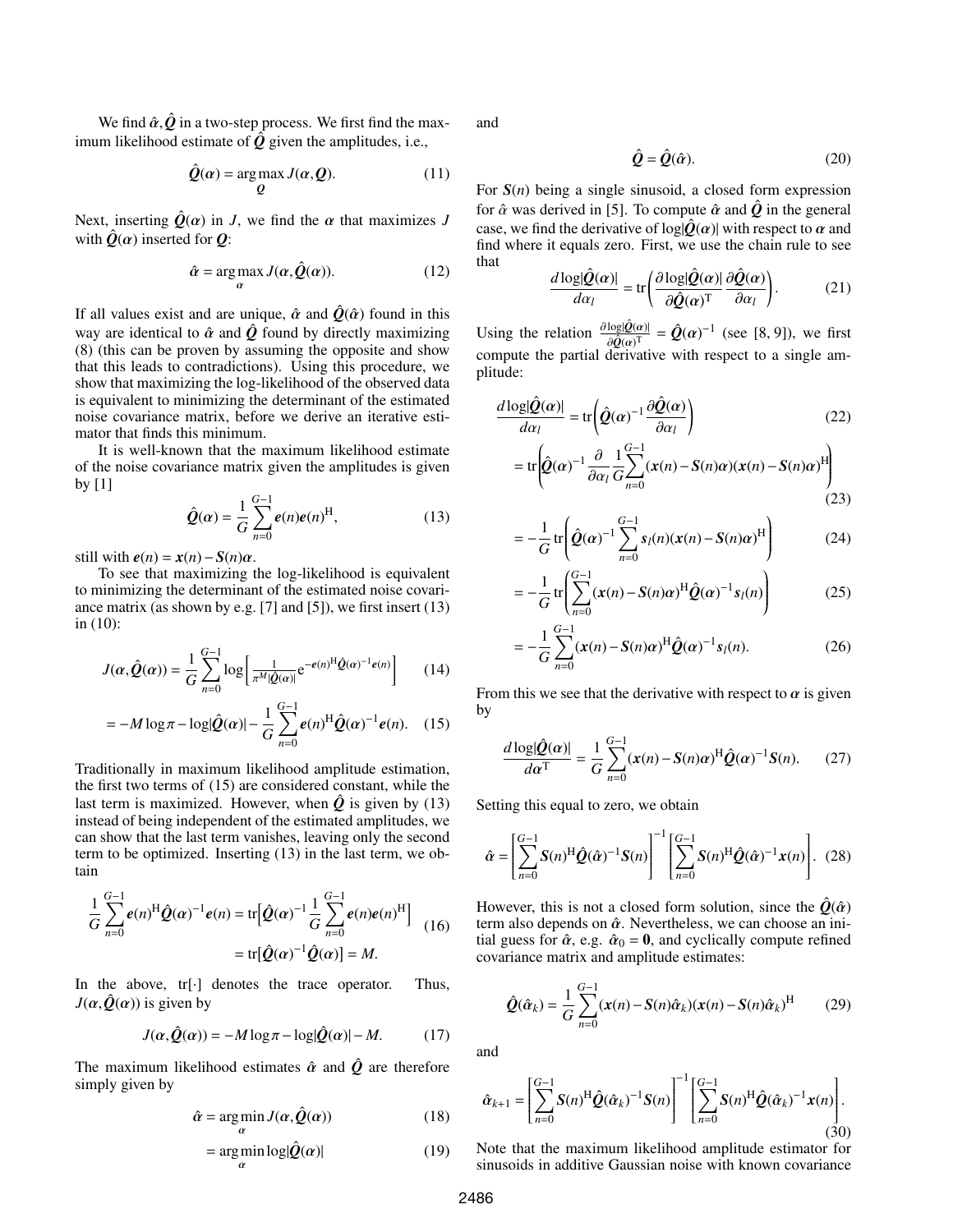matrix is identical to (30) with  $\hat{\theta}(\alpha_k)$  replaced by the true covariance matrix. This is surprising, since the latter maximizes the last term of (15), while the joint estimator maximizes the second term. Since (29) is the maximum likelihood estimate of the covariance matrix given the amplitudes, we cyclically compute the maximum likelihood estimate of one parameter using the current estimate of the other parameter. This guarantees that the log-likelihood of each refined estimate never decreases, whereby convergence is guaranteed. It is an open question, though, whether convergence is always to the global optimum or if it is only to local optima. In practice, we have observed that when using the zero vector as the initial estimate of  $\alpha$ , the iterations converge in very few iterations.

Using the zero vector as the initial estimate, the first estimate of *Q* computed from (29) becomes

$$
\hat{Q}(\mathbf{0}) = \frac{1}{G} \sum_{n=0}^{G-1} \mathbf{x}(n) \mathbf{x}(n)^{\text{H}},
$$
\n(31)

and the first non-trivial amplitude estimate becomes

$$
\hat{\alpha}_1 = \left[\sum_{n=0}^{G-1} S(n)^H \hat{Q}(0)^{-1} S(n)\right]^{-1} \left[\sum_{n=0}^{G-1} S(n)^H \hat{Q}(0)^{-1} \mathbf{x}(n)\right], (32)
$$

which is nothing but the Capon amplitude estimator. The Capon estimator is thus the special case of the proposed joint estimator where we use the zero vector as the initial amplitude estimate and stop after a single iteration.

The APES algorithm uses a cheap estimate of the sinusoids' amplitudes to obtain a refined noise covariance estimate. For the multiple sinusoid version in [4], the refined noise covariance matrix is given by

$$
\hat{Q} = \frac{1}{G} \sum_{n=0}^{G-1} x(n)x(n)^{H} - \sum_{l=1}^{L} g_{l}g_{l}^{H},
$$
(33)

where

$$
g_{l} = \frac{1}{G} \sum_{n=0}^{G-1} x(n) \exp(-i\omega_{l}n).
$$
 (34)

This has some resemblance to the second iteration of the proposed estimator, where the first amplitude estimate is used to obtain a refined noise covariance estimate. However, since no further iterations are performed with the APES algorithm, it does not converge to the maximum likelihood estimate.

Note that in showing that maximizing the log-likelihood is equivalent to minimizing the estimated noise covariance matrix, we only use that the same error signal estimate is used for calculating the noise covariance estimate and for computing the log-likelihood. Hence, this property holds for all signals in additive Gaussian noise, whether it is a linear or a nonlinear combination of deterministic signals, and it also holds if we use the forward-backward estimate for both the covariance matrix and the log-likelihood. In deriving the iterative estimator in (29) and (30), we restrict ourselves to linear combinations of signals, although they do not need to be sinusoids. Furthermore, since the function we end up optimizing in (19) is the determinant of the noise covariance matrix, we can analyze its properties using asymptotic eigenvalue properties. In particular, if the covariance matrix



Figure 1: The mean square estimation error of  $\alpha_1$  in (35), located at  $f_1 = 0.1$  with  $f_2$  interfering at 0.11. ML2 and ML5 are the proposed estimator with two and five iterations, respectively, and CRB is the Cramér-Rao lower bound.

is Toeplitz and obeys certain regularity properties, a special case of Szegő's theorem asymptotically relates the log determinant to the logarithm of the Fourier spectrum of the autocorrelation function [10].

#### 3. EVALUATION

We have tested the proposed estimator in the same setup as used in [4], where a sum of three complex sinusoids are buried in autoregressive Gaussian noise. The observed signal is given by

$$
x(n) = e(n) + \sum_{l=1}^{3} \alpha_l \exp(i2\pi f_l n)
$$
 (35)

with  $\alpha_1 = \exp(i\pi/4)$ ,  $\alpha_2 = \exp(i\pi/3)$ ,  $\alpha_3 = \exp(i\pi/4)$ , and  $f_1 =$ 0.1,  $f_2 = 0.11$ , and  $f_3 = 0.3$ . The colored noise  $e(n)$  is given by

$$
e(n) = 0.99e(n-1) + v(n),
$$
 (36)

where  $v(n)$  is white, Gaussian noise. The observation length *N* is 32, and the dimension of the covariance matrix, *M*, is 8. The mean square error for the first and third sinusoid are shown in Figure 1 and 2, respectively, for different signal to noise ratios. The mean square error of the first sinusoid, located at frequency 0.1 with a neighboring sinusoid at 0.11, shows how well the different estimators handle spectral leakage from sinusoids at neighboring frequencies. The mean square errors of the third sinusoid, located at 0.3, are indicative of performance when no other sinusoids are close. Consequently, the mean square errors in Figure 2 are much lower than in Figure 1. The mean square errors are averaged over 1000 realizations. We have compared APES and Capon to the proposed estimator with two and five iterations of (29) and (30).

In Figure 1, we see that in the case of an interfering neighboring sinusoid, the proposed estimator has uniformly good performance at all SNR and is consistently close to the